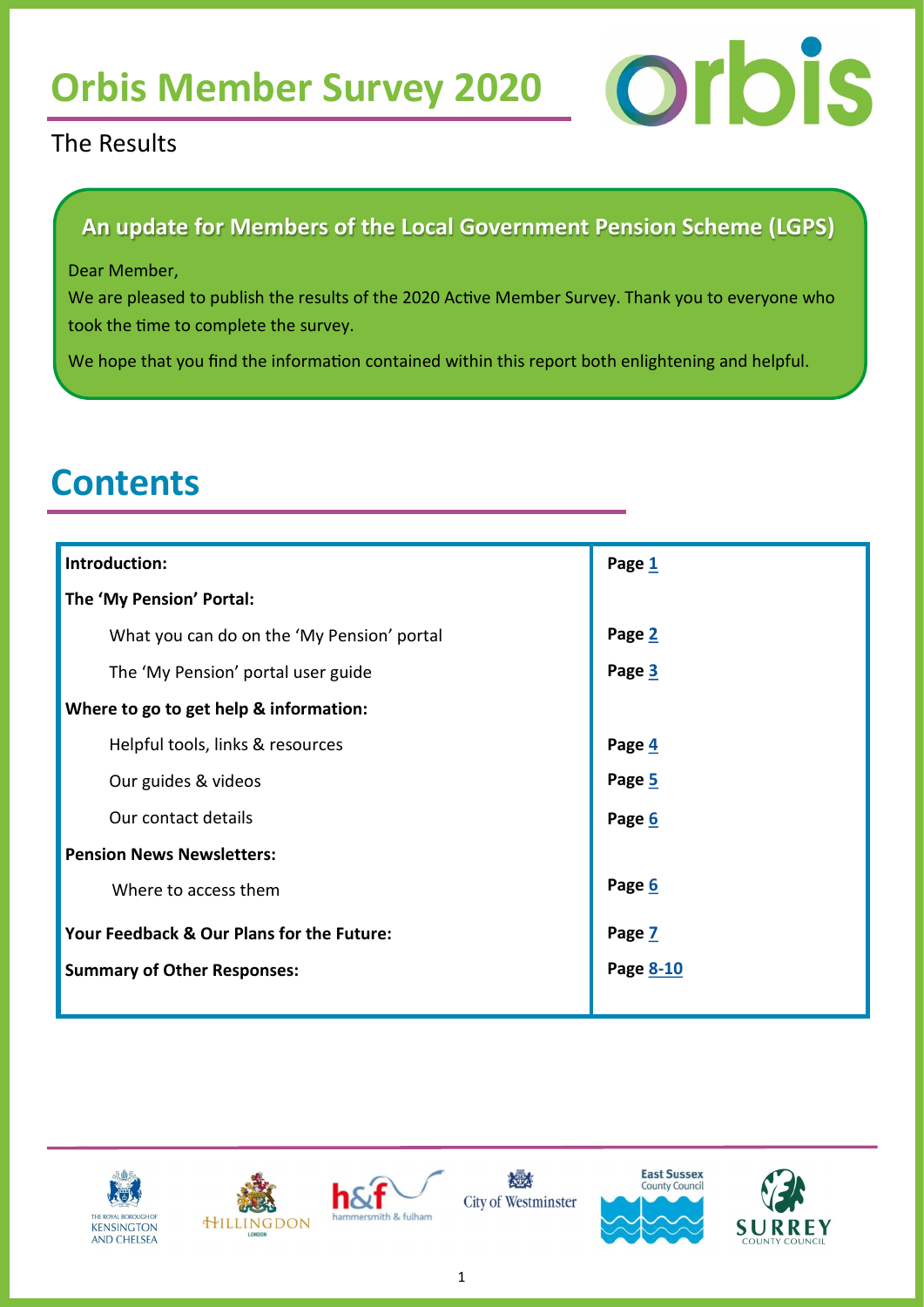### <span id="page-1-0"></span>**The 'My Pension' Portal**

### **What is the My Pension Portal?**

The 'My Pension' Portal was introduced to the Local Government Pension Scheme (LGPS) members in 2016. Since then we have registered over 66,000 members to the portal – allowing thousands of members to view and update personal details, nomination beneficiaries and view their membership details.

Most importantly, the portal lets you view your annual benefit statements and use the benefit projector to calculate the retirement options available to you. Both of which can help you plan towards your retirement.

In the survey, we asked quite a few questions regarding the 'My Pension' portal. This is because we wanted to get a good idea of what our members know about the portal —as well as how people are using the portal and how we could improve it in the future.

When asked whether they have used the 'My Pension' portal within the last 6 months, the majority of responses stated that they hadn't with 7% of members stating that they had used the portal before but not recently.



We also asked how aware members were of certain features and tools available in the 'My Pension' portal. In each of these cases, the majority response revealed that people were largely unaware or unsure about said feature.

So, we've decided to take this opportunity to highlight all the features of the portal that members may be unaware of.

### **What can you do on the 'My Pension' portal?**

- View and update your personal details.
- View & print your Annual Benefit Statements.
- Use the benefit projector, Voluntary Retirement Projector & Lump Sum conversion to calculate the retirement options available to you.
- Use the Death in Service Projector.
- View a copy of the documents that we send you.
- View general pension scheme documents, guides and forms which are **not** specific to yourself.
- View online copies of the Active Member Pension News Newsletter.
- Check and update your beneficiaries.
- View pension news items.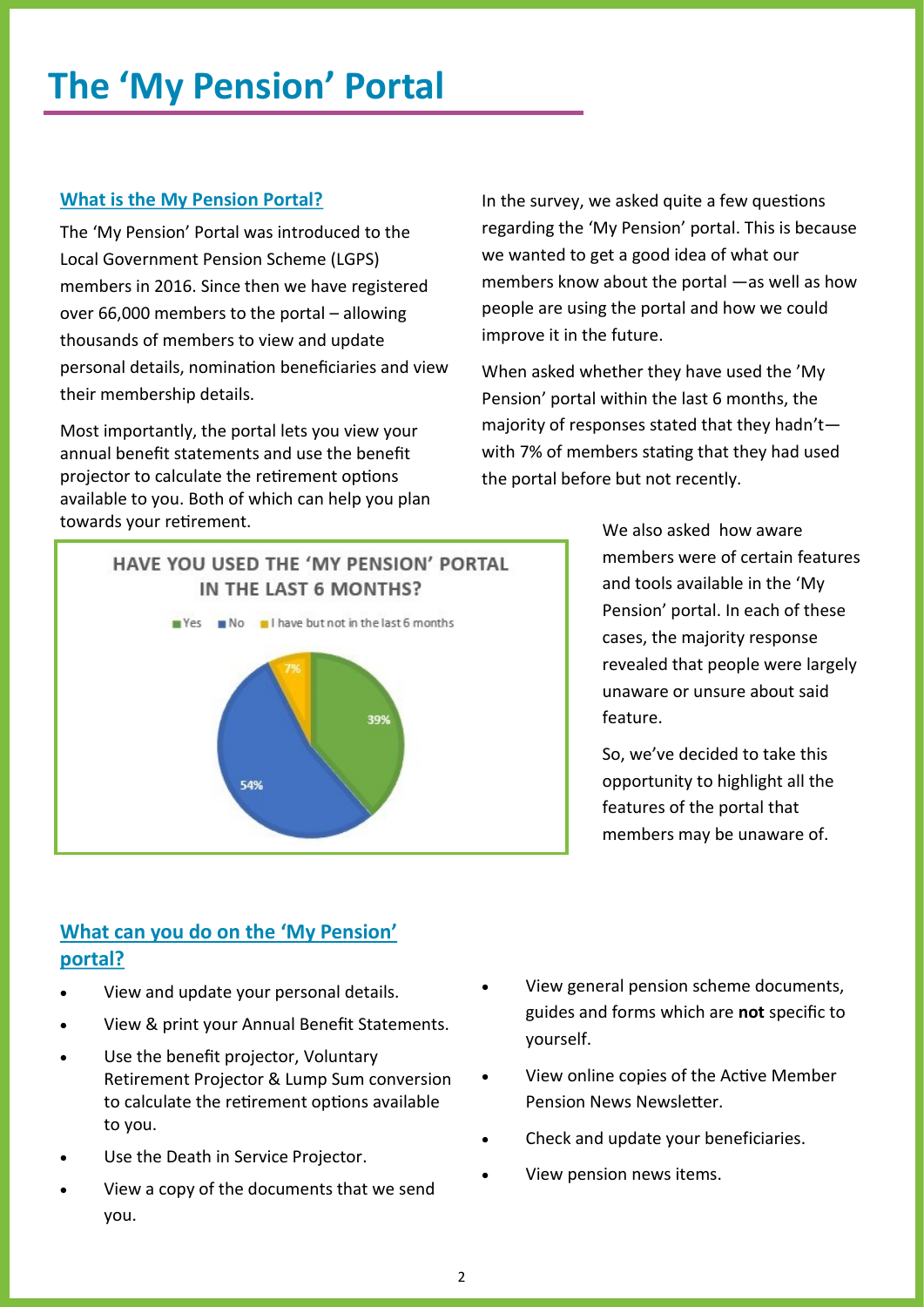### <span id="page-2-0"></span>**The 'My Pension' Portal**

We asked the members who said that they had used 'My Pension' portal recently, how often they use the portal.

The vast majority of responses (91%) answered that they only use the 'My Pension' portal a few times per year. With 7% of members stating that they use or check the portal monthly.

We also asked members 'What part of the 'My Pension' portal do/did you find the most useful?'

The most common responses were:

- Viewing your Annual Benefit Statement
- Using the Benefit Projector
- Tracking your pension
- The ability to update & check your details
- Running a Retirement estimate



### **The 'My Pension' Portal User Guide**



To help members navigate the portal and all its features, we have created a 'My Pension' Portal User Guide.

The survey has highlighted that a lot of members are unaware of the guide. You can find it online on your Pension Fund website (listed on page 4).

You can also find it at:

**abs-2020-guide-[escc.pdf](https://www.eastsussexpensionfund.org/media/5981/abs-2020-guide-escc.pdf)  [\(eastsussexpensionfund.org\)](https://www.eastsussexpensionfund.org/media/5981/abs-2020-guide-escc.pdf)**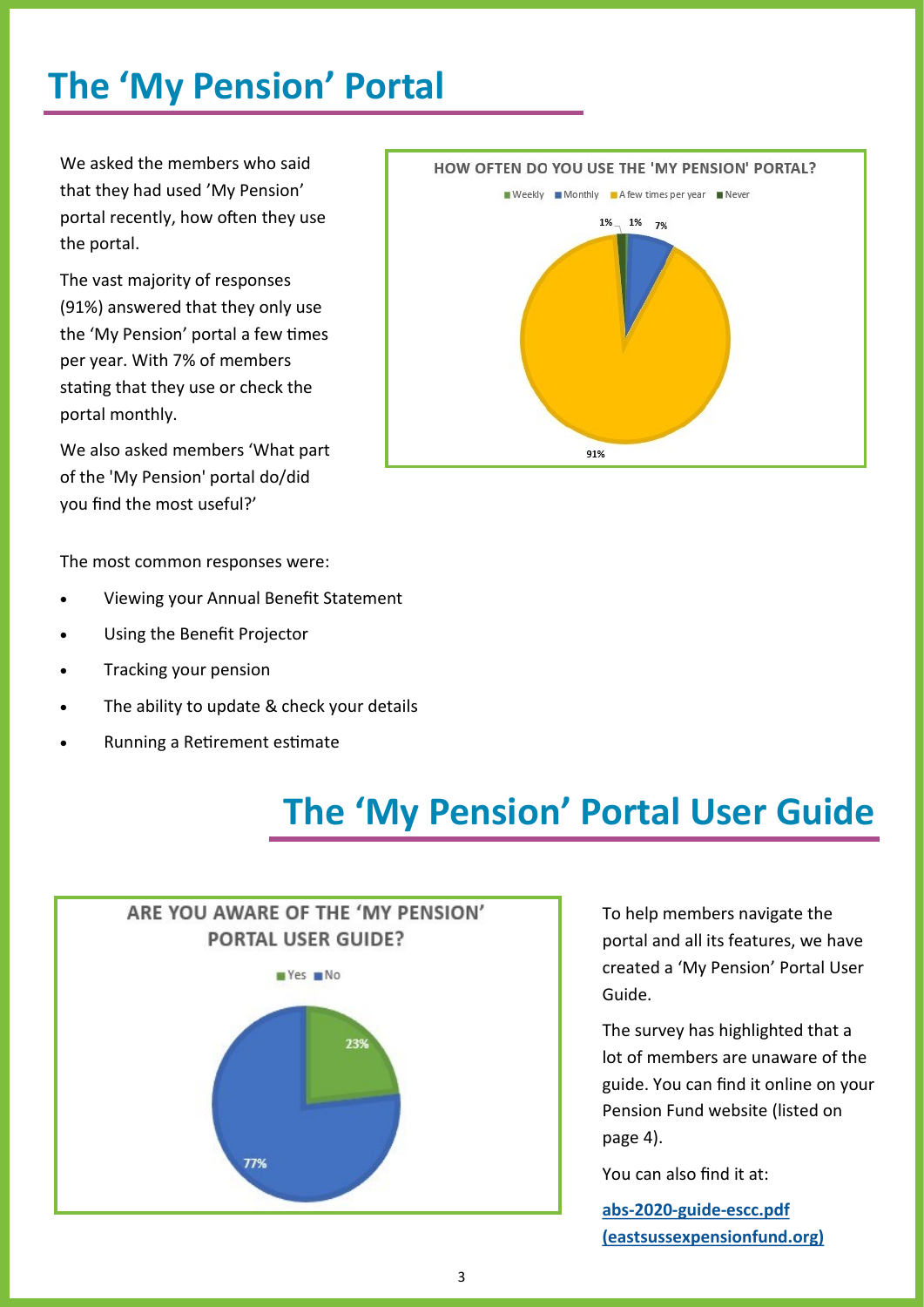### <span id="page-3-0"></span>**Helpful tools, links & resources**

### **Fund Websites**

DID YOU KNOW THAT YOUR PENSION FUND HAS A SPECIFIC WEBSITE WHICH YOU CAN ACCESS AND **GET INFORMATION ABOUT THE LOCAL GOVERNMENT PENSION SCHEME?** 



Every pension fund has its own Pension Fund Website. Important updates, information about the Local government pension scheme (LGPS), resources, guides and newsletters can all be found here:

#### **Surrey Pension Fund:**

<https://www.surreypensionfund.org>

#### **East Sussex Pension Fund:**

#### <https://www.eastsussexpensionfund.org/>

#### **Hammersmith & Fulham Pension Fund:**

[https://www.lbhfpensionfund.org/](https://www.lbhfpensionfund.org)

#### **Kensington & Chelsea Pension Fund:**

<https://www.rbkcpensionfund.org/>

**Hillingdon Pension Fund:** 

#### **<https://archive.hillingdon.gov.uk/pensions>**

#### **Westminster Pension Fund:**

[https://www.wccpensionfund.co.uk/westminster](https://www.wccpensionfund.co.uk/westminster-city-council-pension-fund/)city-council-[pension](https://www.wccpensionfund.co.uk/westminster-city-council-pension-fund/)-fund/

### **Buying Extra Pensions Calculator**

Go to **[www.lgpsmember.org](https://www.lgpsmember.org)** and select **Already A Member** > **[Increasing Your Pension Benefits.](https://www.lgpsmember.org/arm/already-member-extra.php)** The calculator can be found on the right hand site of that page.

#### **Pension Made Simple videos**

The LGPS member website has recently uploaded 7 videos to explain various pension topics. These videos are short, simple and packed with valuable information which can help to answer queries that you might have about your pension.

Please visit the link below to view the videos: **[https://www.lgpsmember.org/more/](https://www.lgpsmember.org/more/Videos.php) [Videos.php](https://www.lgpsmember.org/more/Videos.php)**

#### **Retirement Planning**

The Pensions and Lifetime Savings Association have launched the Retirement Living Standards to help you plan your retirement.

Please visit the link below to view the guidance: **[www.retirementlivingstandards.org.uk/](http://www.retirementlivingstandards.org.uk/)**

#### **The McCloud Judgment**

See the **[frequently asked questions on the LGPS](https://www.lgpsmember.org/news/story/mccloud_qanda.php)  [member website.](https://www.lgpsmember.org/news/story/mccloud_qanda.php)** 

#### **For information on pension scams:**

Please visit the Financial Conduct Authority, the Pensions Regulator website and the LGPS website:

#### **[fca.org.uk/scamsmart](https://www.fca.org.uk/scamsmart)**

**[thepensionsregulator.gov.uk](https://www.thepensionsregulator.gov.uk/) [lgpsmember.org/more/scams.php](https://lgpsmember.org/more/scams.php)**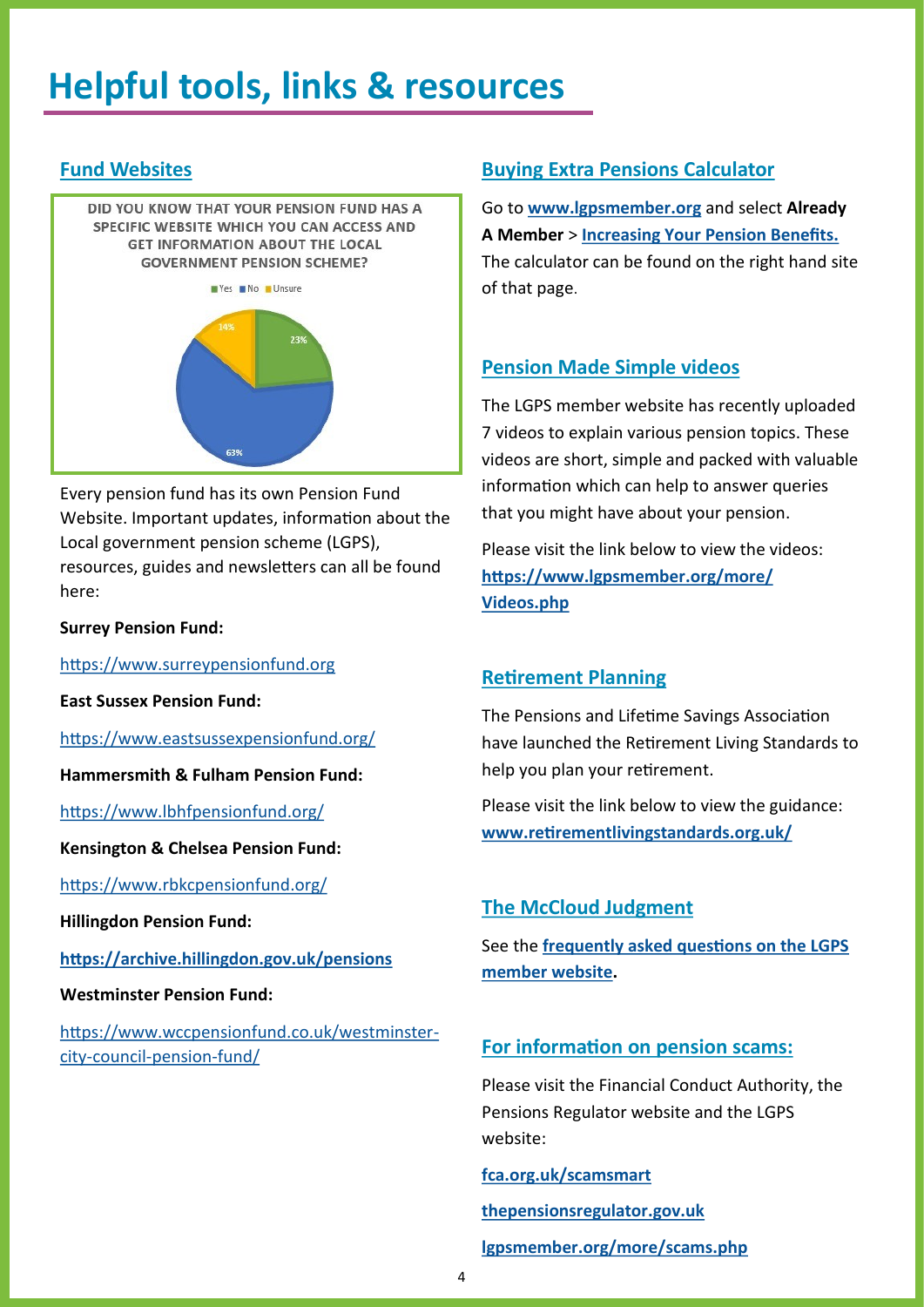### <span id="page-4-0"></span>**Our Guides & Videos**

We wanted to see how aware our members were of the video guides and resources available to them.

In the survey, 76% of responses stated that they weren't aware and a further 15% were unsure.

Below we have linked all the help videos and guides that we have made for our members:

### ARE YOU AWARE OF THE VIDEO GUIDES AND HELP VIDEOS AVAILABLE TO YOU?



### **'My Pension' Portal**

**[How to register for the 'My Pension' portal](https://www.youtube.com/watch?v=oNQeWrq9RTo) - [YouTube](https://www.youtube.com/watch?v=oNQeWrq9RTo) video**

**[How to reset your](https://www.youtube.com/watch?v=Quvb92SavpQ) 'My Pension' portal Username/ [Password](https://www.youtube.com/watch?v=Quvb92SavpQ) - YouTube video**

**'My Pension' [Portal User guide](file:///G:/CS Pens Team/COMMUNICATIONS TEAM/Member self service/Guides/2020 Guides/Master Copies - All Funds/PDF Versions/MSS Guide Active Members 2020 - ESCC.pdf)**

**'My Pension' [Portal FAQs](file:///G:/CS Pens Team/COMMUNICATIONS TEAM/Member self service/ABS FAQS 2020/Frequently Asked Questions ESCC.pdf)**

### **Annual Benefit Statement 2020**

**[Active Member Annual Benefit Statement 2020](https://www.eastsussexpensionfund.org/media/5981/abs-2020-guide-escc.pdf)  [Guide](https://www.eastsussexpensionfund.org/media/5981/abs-2020-guide-escc.pdf)**

**[Understanding your 2020 Local Government](https://www.youtube.com/watch?v=SGZGruDD82A&feature=youtu.be)  [Pension Scheme \(LGPS\) Annual Benefit](https://www.youtube.com/watch?v=SGZGruDD82A&feature=youtu.be)  [Statement](https://www.youtube.com/watch?v=SGZGruDD82A&feature=youtu.be) - YouTube video** 

**Frequently asked Questions about your Pension**

**[FAQS](https://www.eastsussexpensionfund.org/media/5979/frequently-asked-questions-escc.pdf)**

### **Ideas for Future Videos**

We asked you what topics you would like to see covered in future videos. Some of the most common suggestions were:

- How to top up my pension & AVCs.
- How to project pensions income for various possible retirement ages/dates.
- How additional lump sum conversion works.

Retirement guidance (What to do when considering retirement).

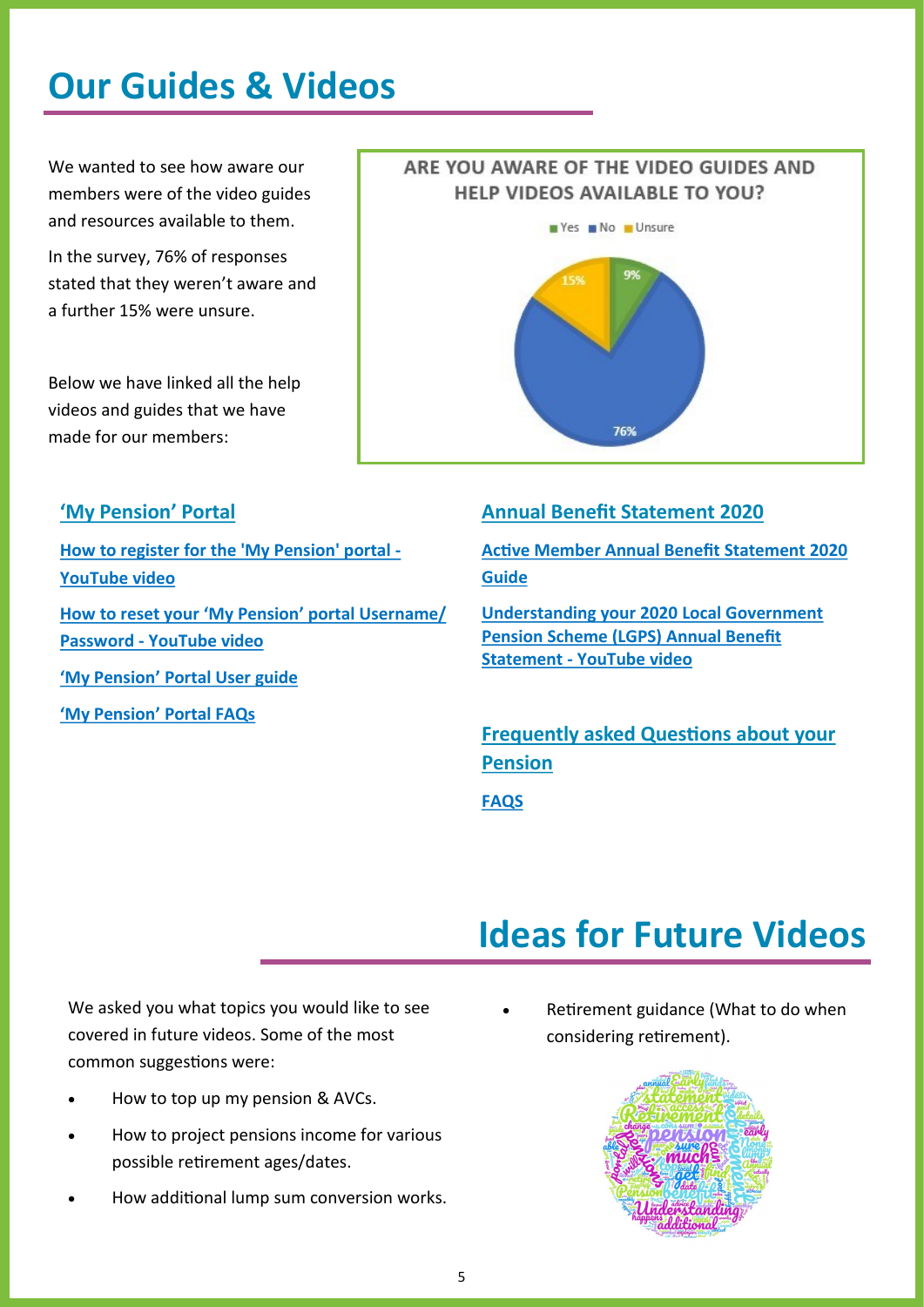### <span id="page-5-0"></span>**Our Contact Details**

The survey highlighted that not all of our members are clear on how to contact the Pensions Helpdesk regarding their pensions questions or concerns.

Though 29% of responses were positive, 53% said that they didn't know how and a further 18% were unsure.

Please find the most up to date details below:



### **Contact Details**

- **0300 200 1031**
- **[ESCC.pensions@sesharedservices.org.uk](mailto:ESCC.pensions@sesharedservices.org.uk)**
- **E** Orbis Pension Services **Business Operations, County Hall**

**St Anne's Crescent, Lewes** 

**East Sussex** 

**BN7 1UE** 

### **How/ where to access the newsletters**

We send out the Pension News newsletters twice a year, emailing them to the email address we currently hold for you. If you have contacted the Pensions Helpdesk requesting all communications be via post, we will send out a paper version.

All newsletters are also uploaded to the Pension Fund websites & the 'My Pension' portal, the details of which can be found on pages 2 and 4.

The Autumn Pension Newsletter is available now.

The next Pension Newsletter will be available from 31 March 2021.

It is possible that these emails may fall into your Spam folder, so please check regularly.

### **Pension Newsletters**

### **Link to Existing Pension News Newsletter [Autumn 2020](https://www.eastsussexpensionfund.org/media/5973/autumn-active-employee-newsletter-escc-v2.pdf)**

### **Your suggestions for future Newsletter topics**

- How to increase pension & AVCs.
- How my pension is invested.
- How to keep on track of my pension.
- How to transfer/ consolidate my pension.
- Steps to be taken when retiring.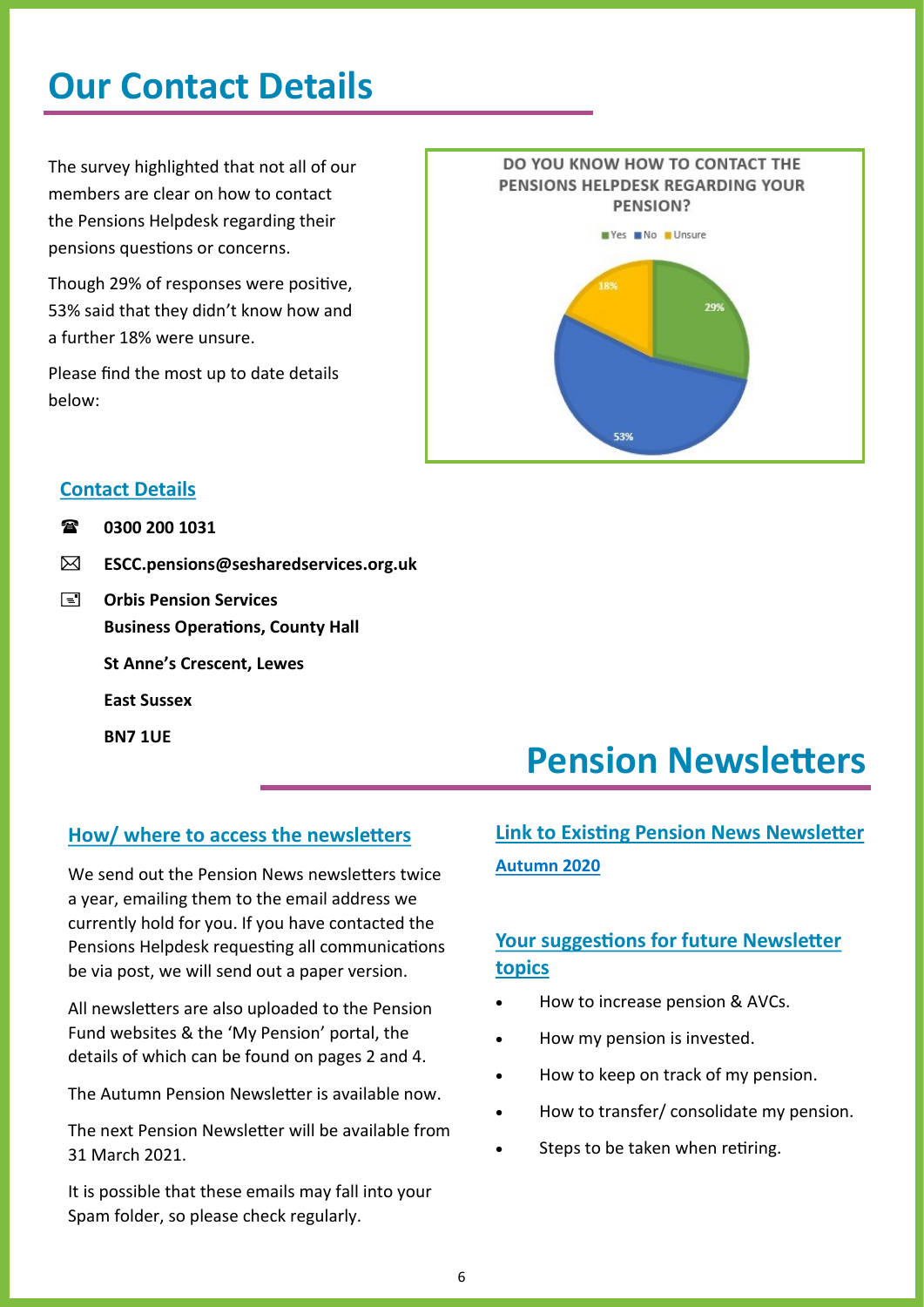### <span id="page-6-0"></span>**Your Feedback & Our Plans for the Future**

Thank you for all your feedback. We have taken it onboard and we will use it to help plan for future updates.

We hope that this report has helped answer some of your questions, as well as highlighted resources and tools that can help you better understand your pension in the future.

On average, the members who answered our survey rated the service that they get from Orbis at 3.2 stars out of 5.



When asked on how you think we could improve, the reoccurring themes were:

- Improving the usability of the 'My Pension' portal
- Better communicating the guides, newsletters and resources that we have created for our members.

### **Our Plans for the Future**

We want to make sure that we are making resources that will best benefit our members. As such, we asked you what you would find the most helpful—a comprehensive pension 'glossary' or more video/audio guides.

58% of responses stated that they would rather have a comprehensive pension 'glossary'. As such, though we will continue to create videos and guides on other topics, we will begin work on this glossary shortly.

You also provided us with a few other suggestions for what you would find helpful:

- Both of the previous options.
- Regular updates.
- A one-on-one conversation—either online or face to face.
- A clear pension statement.

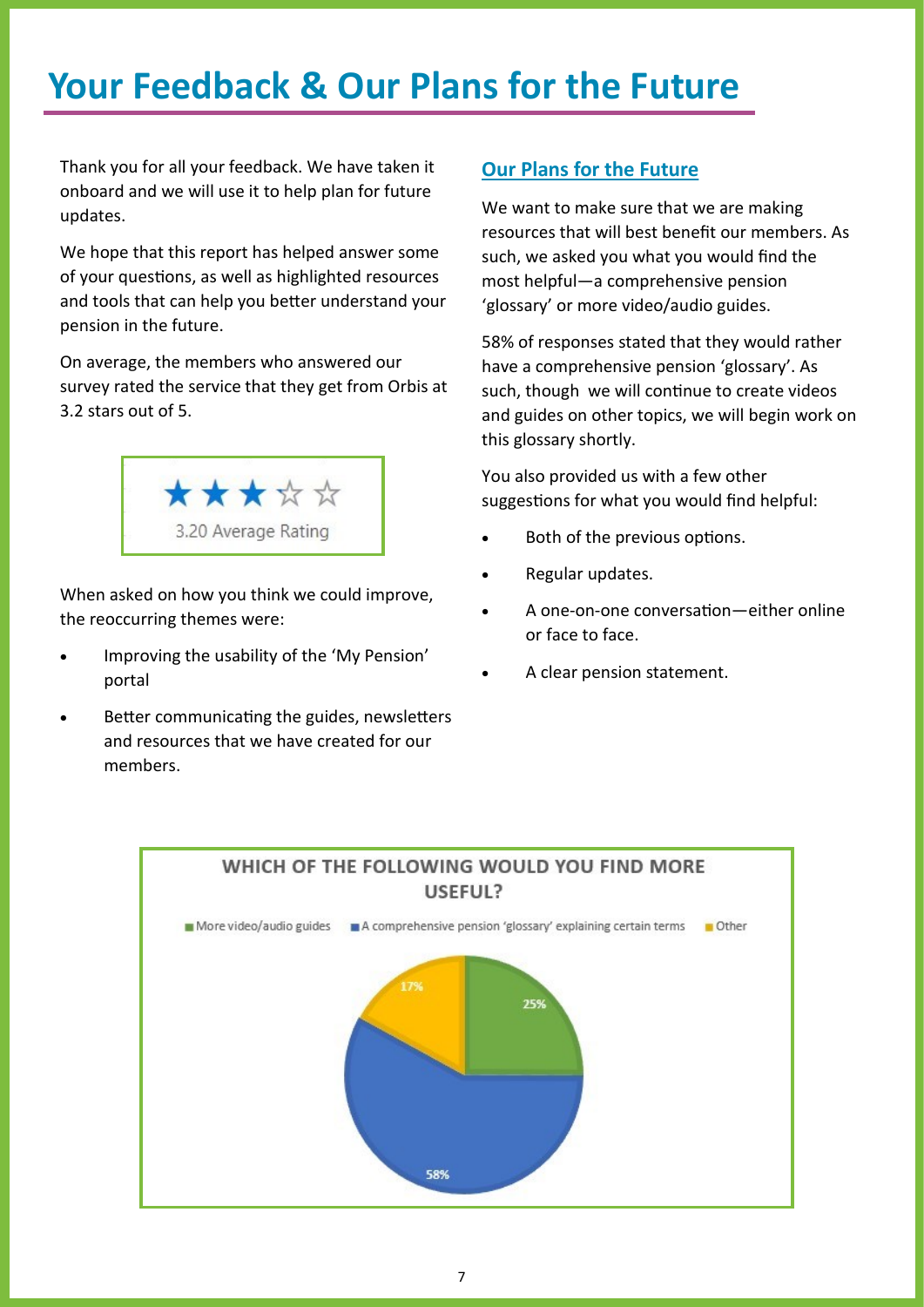### <span id="page-7-0"></span>**Summary of other responses**

## DO YOU FEEL LIKE YOU ARE REGULARLY KEPT **UPDATED ABOUT YOUR PENSION?**  $Yes$  Mostly No 23% 40% 37%

### **Question 1**

40% of responses answered that they felt like they weren't regularly kept updated about their pension. 37% felt that they were mostly kept up to date, while 23% felt that they were regularly updated on their pension.

### **Question 5**

51% of the members who answered question 5 said that they didn't know that you can obtain a retirement estimate on the 'My Pension' portal. 34% were confident that they knew while 15% of responders were unsure.

### DID YOU KNOW THAT YOU CAN OBTAIN A RETIREMENT ESTIMATE USING THE BENEFIT PROJECTOR ON THE 'MY PENSION' PORTAL? Yes No Unsure



### DO YOU KNOW HOW TO ACCESS YOUR **ANNUAL BENEFIT STATEMENT ONLINE?**



### **Question 6**

49% of members answered that they did not know how to access their Annual Benefit Statement online. 36% knew how to access their statement, while 15% were unsure.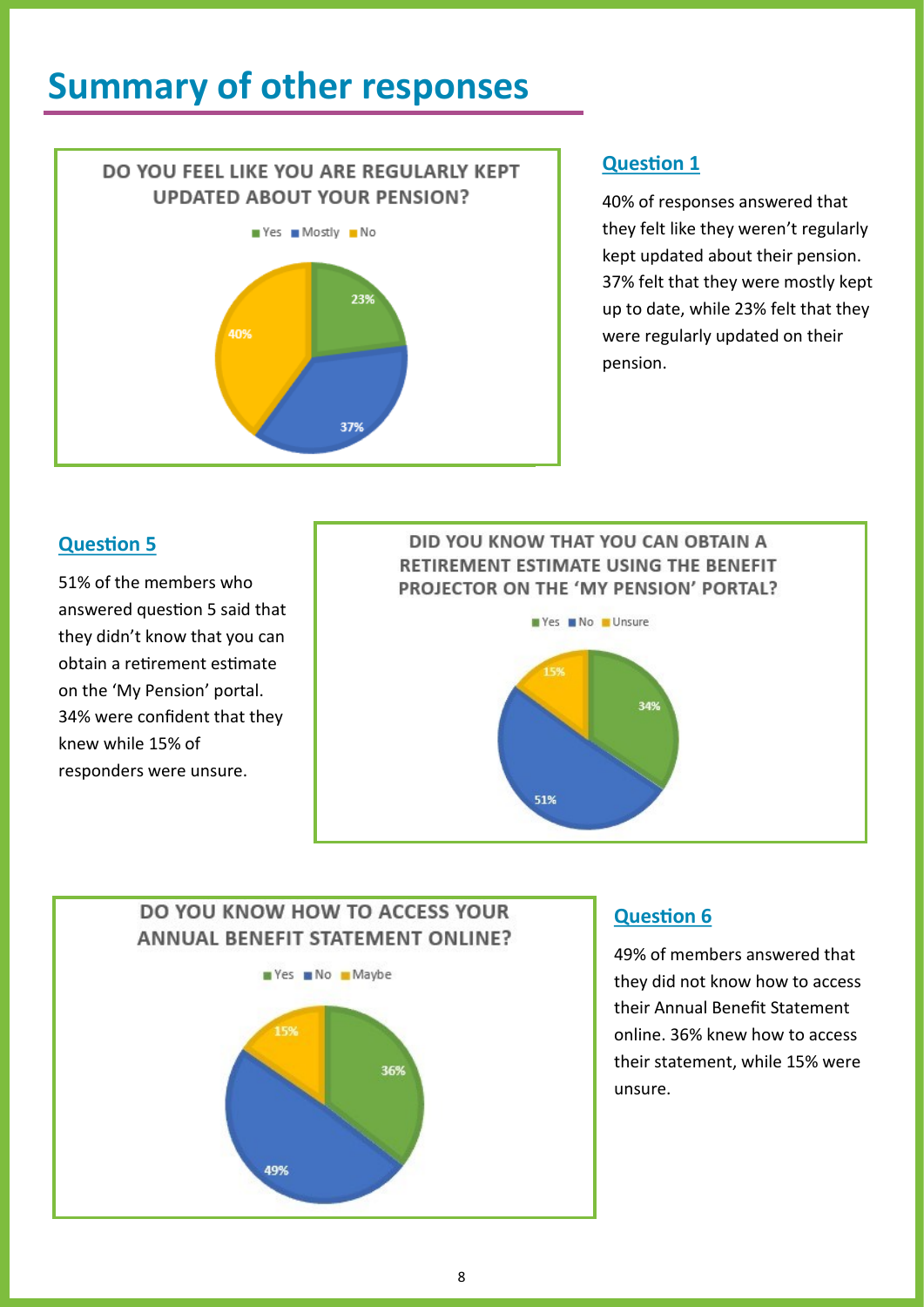### <span id="page-8-0"></span>**Summary of other responses**

## ARE YOU AWARE OF THE VIDEO GUIDES AND **HELP VIDEOS AVAILABLE TO YOU?** Yes No Unsure 76%

### **Question 8**

As well as the 'My Pension' portal guide, we have also made a variety of other guides and videos.

76% of members said that they were unaware of these videos and guides. That's why you can find a full list of all the guides with links on page 5.

### **Question 9**

When given the option, most of the members who answered question 9 said that they would find a comprehensive pension 'glossary' the most useful. 25% of people would like more videos, and their suggested video topics were listed on page 5.





### **Question 11**

80% of responders answered that they don't know where to go to view pension newsletters online. 11% were unsure of where to go and 9% were confident in locating our pension newsletters online.

All our Pension News newsletters are uploaded to the 'My Pension' portal and all the separate fund sites.